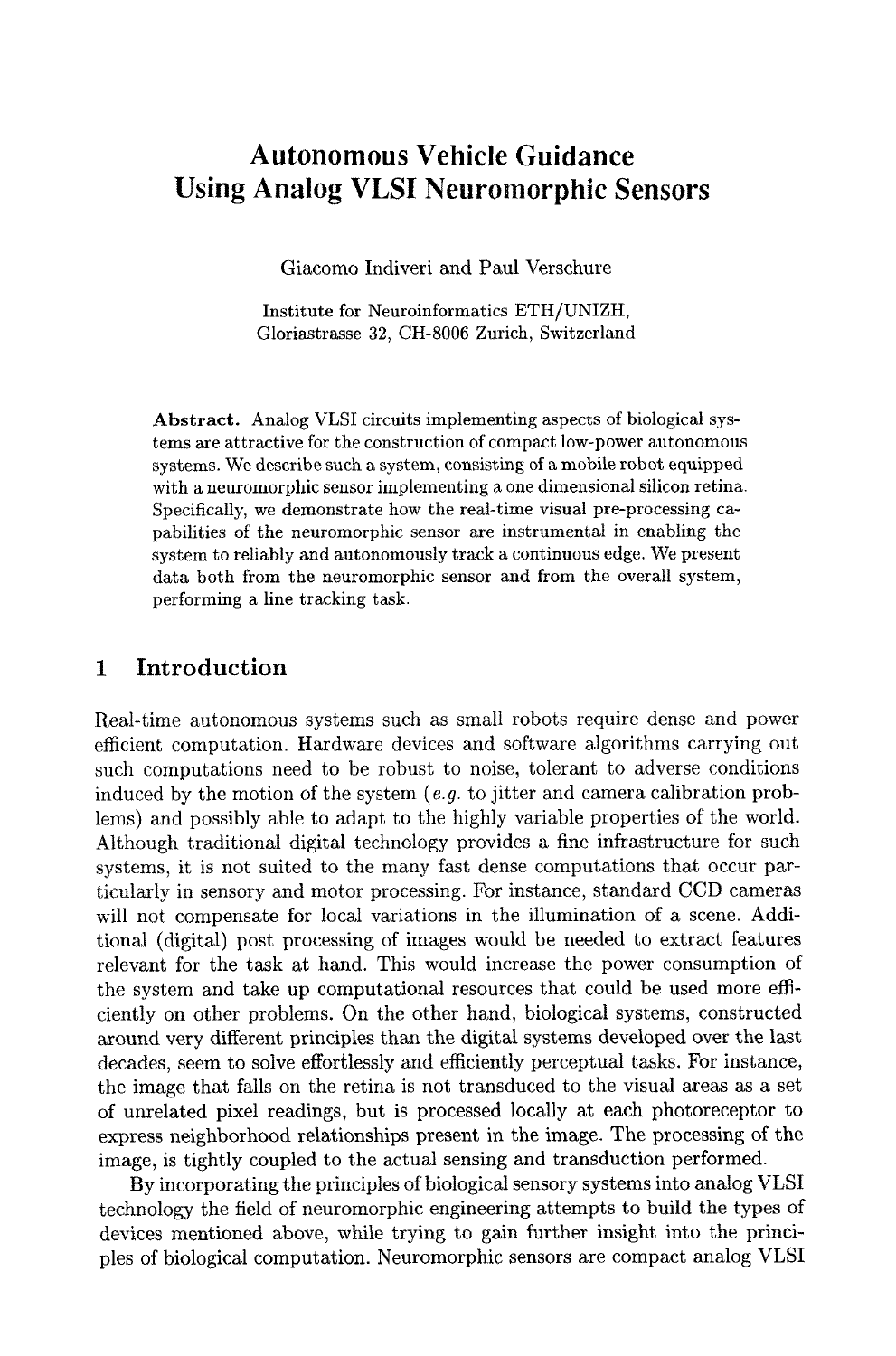devices that implement models of biological sensory systems [5], [1]. Typically these types of devices contain a variety of circuits used for tasks that range from transducing an input stimulus (such as a luminous or auditory signal) into voltages and currents, to interfacingithe analog device itself with other digital or analog devices. Examples of implementations of neuromorphic systems have already proven to be successful in a~number of applications ranging from auditory processing to motion computation:  $[10]$  [6] [4] [7] [8]. In this paper we present a neuromorphic system consisting of a mobile robot equipped with an analog VLSI sensor which implements aone-dimensional retina [3]. This analog lowpower device provides the robot with a fast, parallel and low-cost solution for real-time sensory information pre-processing. We designed a simple controller, programmed on the robot's CPU to perform a tracking task, that uses the data processed by the silicon retina. Despite the simplicity of the controller, the system was able to reliably track edges in real-world environments, under variable illumination conditions. This project is a first step towards the design of a fully autonomous vehicle that will safely navigate using only inputs from several of these neuromorphic sensors. Central issues in this study are the ease and reliability of the analog-digital interfacing between the robot's CPU and a neuromorphic sensor, and the robustness of the sensor readings under varying illumination and stimulus conditions.

## 2 The vision chip

The analog VLSI chip was fabricated using a  $2\mu$ m CMOS technology and it measures  $2.22 \times 2.22$ sq.mm. It contains a one dimensional array of 25 pixels that implements a model of the outer-plexiform layer of the vertebrate retina, as proposed by Kwabena "Buster" Boahen [3]. The circuit diagram of a single pixel is shown in Fig.  $1(a)$ . In the complete array, neighboring pixels are coupled through both excitatory and inhibitory connections. The strength of excitatory and inhibitory connections can be set by the global voltage values  $V_{hh}$  and  $V_{cc}$ respectively (see Fig.  $1(a)$ ). These lateral interactions between pixels produce antagonistic center-surround properties resembling the ones of the neurons present in the very first stages of the vertebrate visual pathway. As a result the overall system performs an operation that effectively corresponds to a convolution with an approximation of a Laplacian of a Gaussian function (see Fig.  $1(b)$ ). The voltages  $V_{hh}$  and  $V_{cc}$  determine the width of the effective convolution kernel, and thus the spatial frequency sensitivity of the sensor. Convolution of an image with a Laplacian of a Gaussian is a common operation used in machine vision to extract edges [2] . This operation, computed in parallel on the silicon retina, typically requires a significant amount of CPU time, if performed using traditional imagers coupled with digital processors *(e.g.* for an array of N pixels and a convolution kernel of size M, the CPU would need to compute  $N \times M$  floating point multiplications plus NxM shift operations).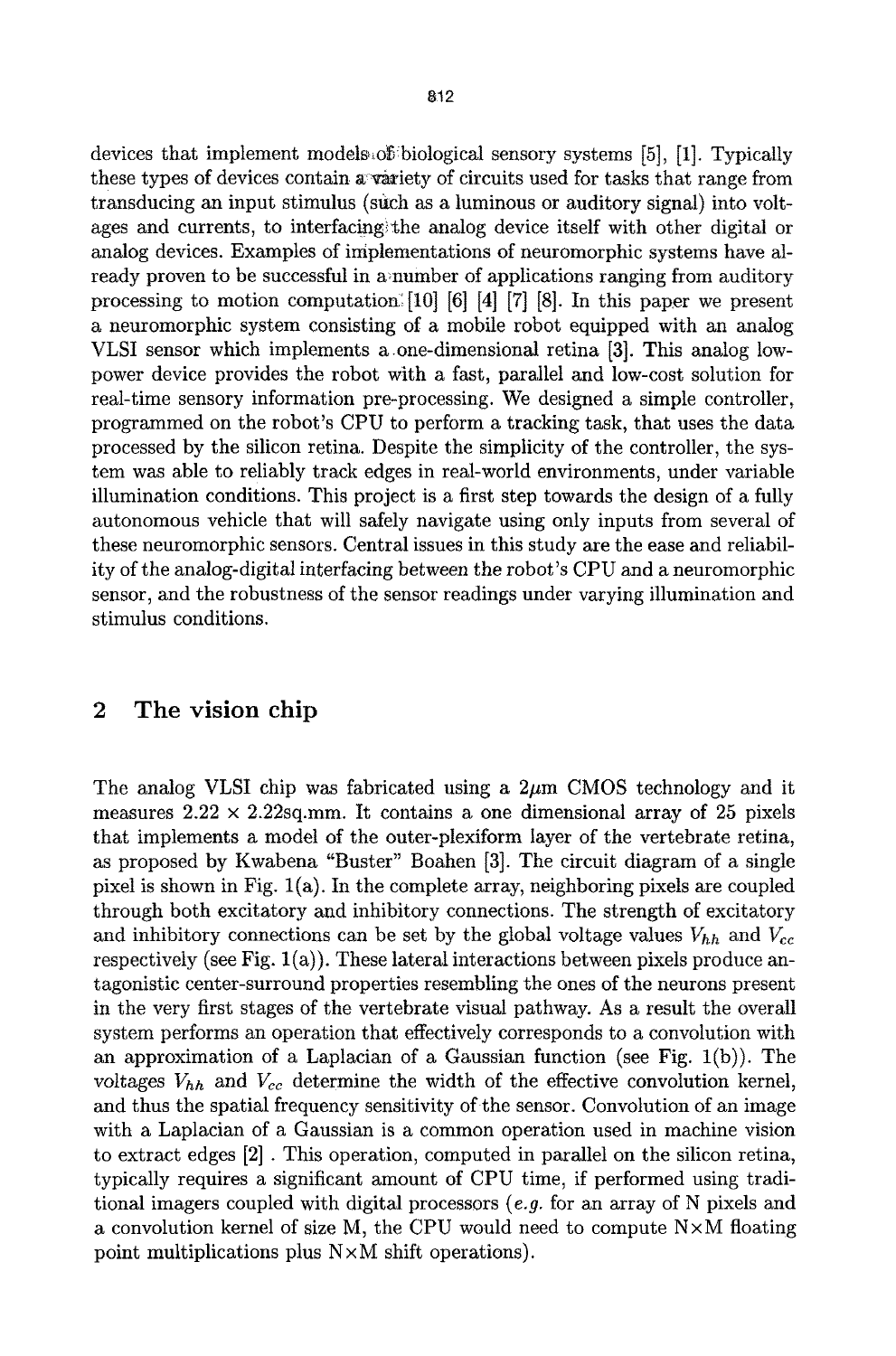

Fig. 1. (a) Circuit diagram of the current-mode outer-plexiform layer model. Phototransistors generate light-induced current at each pixel location. The current is then diffused laterally to neighboring pixels, by the n-type MOS transistors with gate voltages  $V_{hh}$  and  $V_{cc}$ . (b) Spatial impulse response of the silicon retina. A thin bar was projected onto the retinal plane using an 8ram lens, with a focal length of 1.2. *PixVDD*  was set to 3.5V,  $V_{cc}$  to 2.48V,  $V_{hh}$  to 4.67V and  $V_u$  to 2.45V. We implemented off-chip offset compensation by subtracting the *dark-current* outputs from the image outputs.

#### **3 The autonomous vehicle**

In these experiments we used the mobile robot *Koala* (K-Team, Lausanne). Koala is 32cm long, 31cm wide and 11cm high. It has a Motorola 68331 processor, 1Mbyte of RAM, and two to three hours of autonomous operation from its battery. An 8mm lens with a 1.2 focal length factor, was mounted directly on the chip socket. The chip, mounted on a wire-wrap board together with an offchip current sense-amplifier and potentiometers, was attached to the front of Koala with the lens tilted towards ground at an angle of approximately  $45^{\circ}$ , in a way to image on the retinal plane the features present on the floor approximately 20cm ahead. The outputs of the retina's pixels were scanned out of the chip by a one dimensional static scanner, clocked by pulses from a digital output port on Koala. The scan synchronization signal, used to determine the position of the first pixel of the array, was read from a digital input port on Koala. The actual analog pixel values were fed into one of Koala's six analog input ports and digitized at 8 bit resolution.

We programmed Koala's CPU to track the strongest edge picked up by the silicon retina. The program was cross compiled for the 68331 CPU on Koala and up-loaded over the serial link. Once it was resident in Koala's RAM the serial connection was removed and the robot operated autonomously. The software implements a controller which determines the rotational motion component to be added to a default translational motion term (see Fig. 2). The controller is very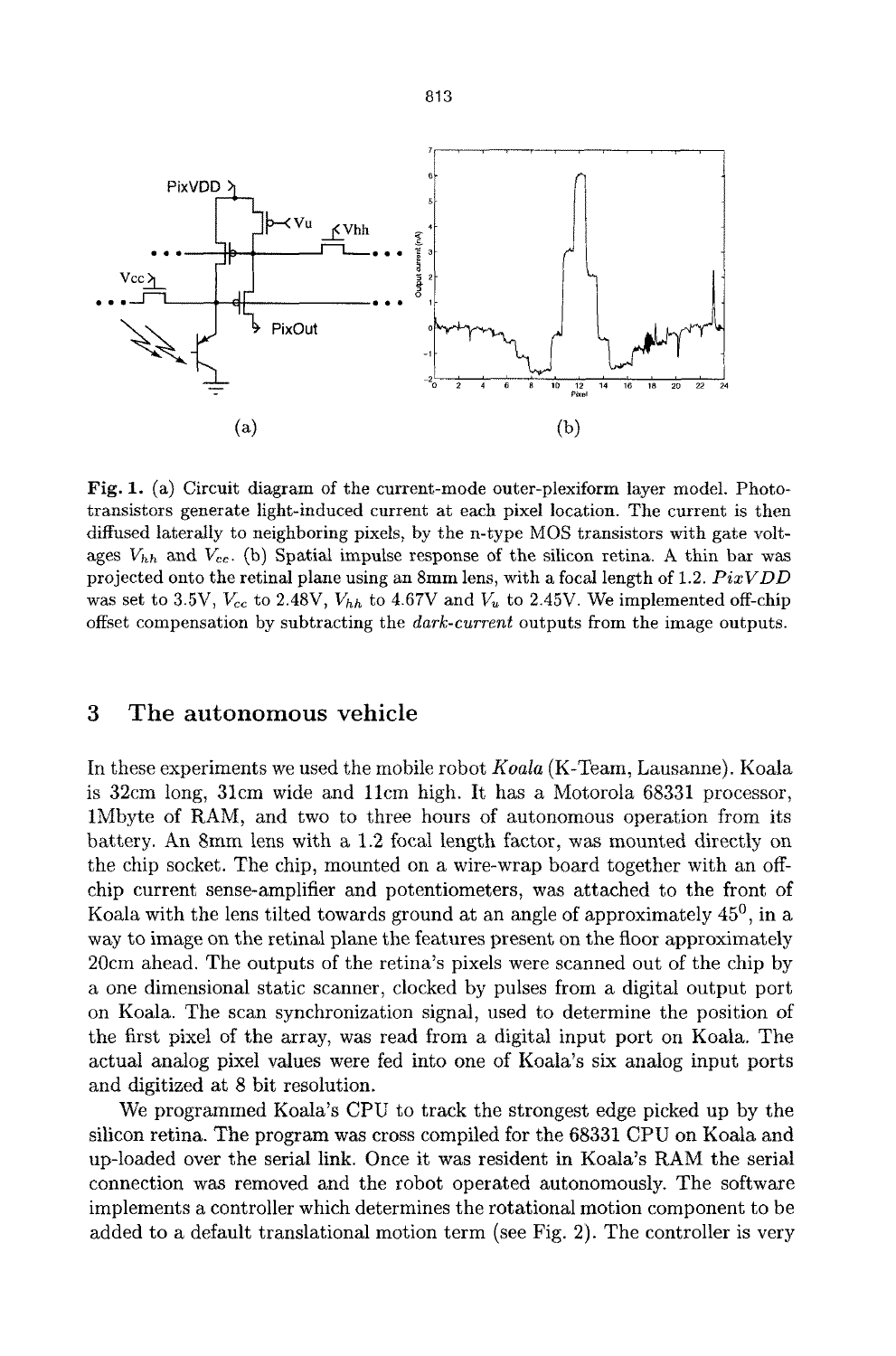

Fig. 2. The simple tracking controller structure implemented on Koala, which gives a good performance in conjunction with the "cheap" but sophisticated analog VLSI sensory processor.

simple. It contains no means to correct for overshoots, no sophisticated search strategy in case no edge is detected, nor any temporal filtering for estimating future possible edge positions, based on previous data. This implies that, in order for the robot to follow a continuous edge, the visual pre-processing implemented by the retina must be very robust. Any failures of the retina to detect an edge in its small field of view could lead the system to an unrecoverable error.

The arena in which we evaluated Koala's tracking performance, measured  $1.1 \times 1.55$  square meters (see Fig. 3). The stimulus, a black power cable, was taped to the floor of the arena. The length of the cable, was 2.4 meters. Multiple experiments were performed under varying conditions of natural illumination, and different motion parameters. Koala was logged continuously using a custom tracking system, TRAX [9], that received input from a ceiling mounted CCD camera.

Subsequent points in the trajectory of the tracked object are displayed by TRAX only when they are more than 10 pixels apart (see Fig.  $3(a)$ ). In this particular experiment the 10 pixel gap translates to spatial distances of 7cm. This property allows a direct evaluation of the repeatability of the behavior displayed by a monitored object. Closely grouped dots indicate the re-visitation of nearby positions over time.

Figure 3 shows a representative trajectory. Figure 3(a) displays the first 5 meters of traveled distance, while Figure 3(b) shows the full trajectory after approximately 100 meters. An interesting aspect of the trajectory, which is made up of multiple cycles along the cable, is its repeatability over time. This is most noticeable in the left part of the depicted trajectory. The small deviations from the ideal trajectory are partially artifacts of the tracking system mainly due to the sensitivity to fluctuations in the illumination conditions of the CCD camera.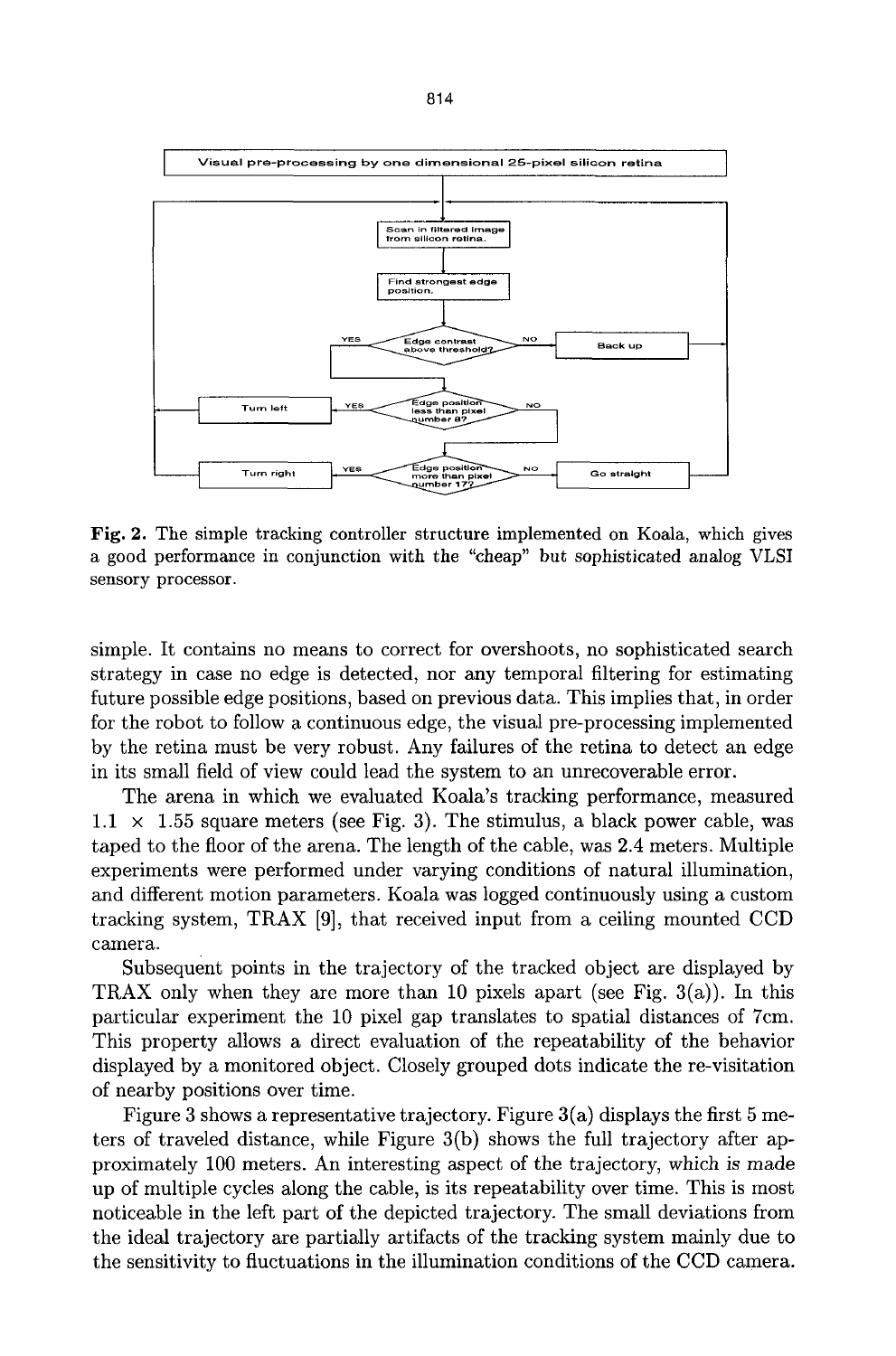

Fig. 3. Trajectories of the robot measured by TRAX. The continuous smooth line is a power cable taped to the floor. The dotted line indicates the sequence of robot positions as it tracks the line edges. Figure (a) represents the trajectory as recorded in the first laps, whereas figure (b) shows the full trajectory after a total of forty laps.

This erroneous input of our tracking system illustrates an important difference between the two types of sensors used in this experiment: a neuromorphic retina and a CCD camera. Neuromorphic sensors have significant advantages in realworld applications, where robustness to variations in illumination conditions and varying task demands is essential. The practically invariant trajectory generated by the robot over time is remarkable given that the visual field of the retina is very small, there are strong fluctuations in the local illumination conditions in the arena (see Fig. 3) and the controller is very brittle.

# **4 Discussion**

In this paper we described the use of a neuromorphic sensor for pre-processing of sensory data, applied to the control of a mobile robotic. Our results indicate that the use of neuromorphic sensors is technically possible and practically useful. The analog VLSI retina provided a robust input signal for a simple line tracking system implemented on an autonomous robot. We intend now to integrate 2D retinae and motion sensors in the control of visually guided behavior on autonomous mobile robots.

# **Acknowledgments**

We would like to thanks Rodney Douglas for his constructive comments and support, and Prancesco Mondada and Edo Franzi for their help with Koala. This work was inspired by the 1996 Telluride Workshop on Neuromorphic Engineering (funded by the U.S. NSF and the Gatsby Foundation) and was supported by